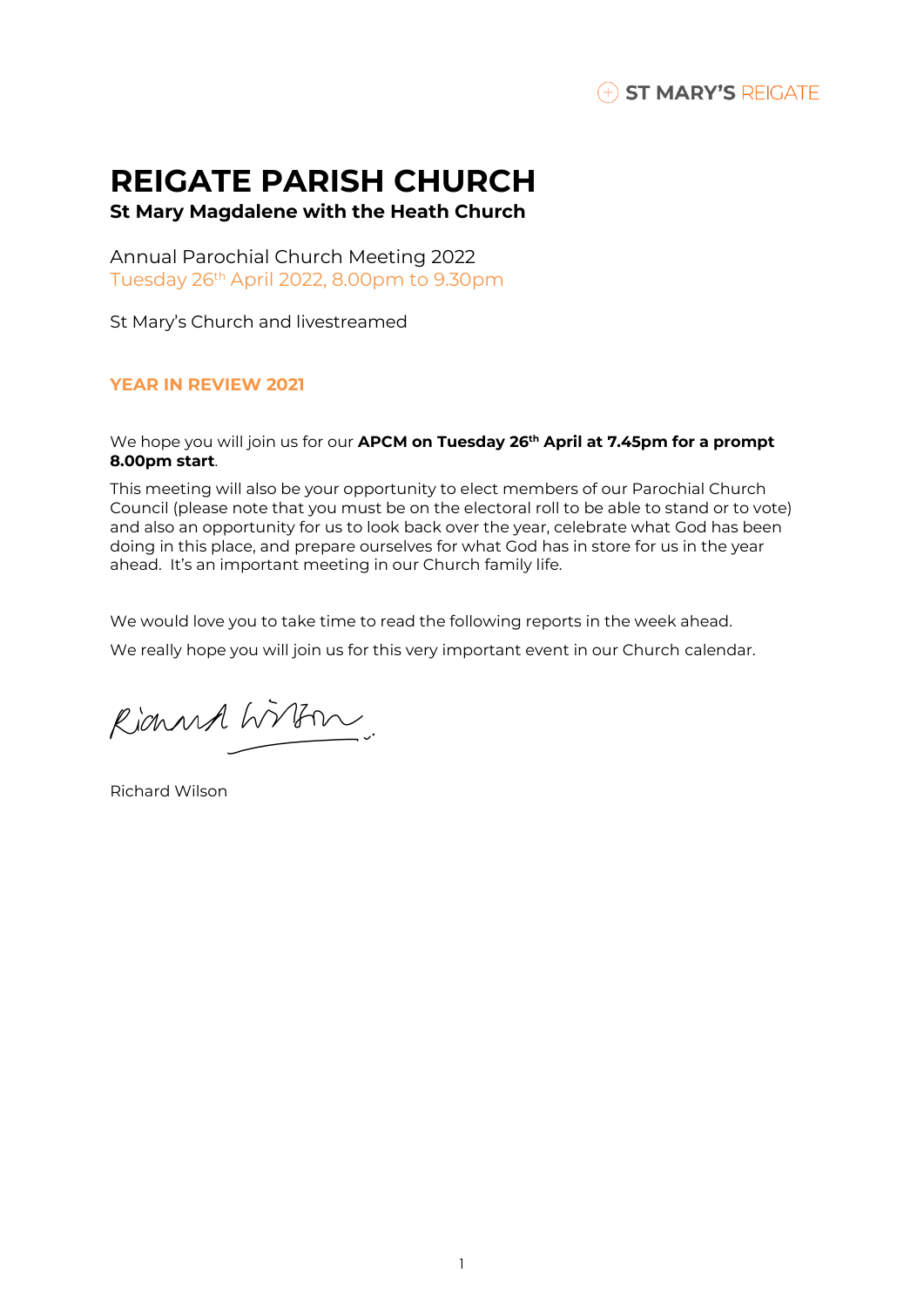# **REIGATE PARISH CHURCH WITH THE HEATH CHURCH Annual Parochial Church Meeting AGENDA**

## **Tuesday 26 th April 2022 in the Church & Online**

# **VESTRY MEETING TO APPOINT CHURCHWARDENS**

- 1. Welcome & Introduction
- 2. Election of Churchwardens

# **ANNUAL PAROCHIAL CHURCH MEETING**

- 1. Apologies for Absence
- 2. Introduction to those standing for PCC
- 3. Election of 10 members to the PCC
- 4. Minutes of last APCM: May 2021 (taken as read)
- 5. Matters Arising
- 6. Churchwardens' summary Leslie Jackson / Tom Lumsden
- 7. Treasurer's Report & presentation of audited accounts for the year ending 31st December 2021 – Alastair Rubie
- 8. Vicar's Report Richard Wilson
- 9. Matters arising from Annual Report | A Year in Review | Vicar's Report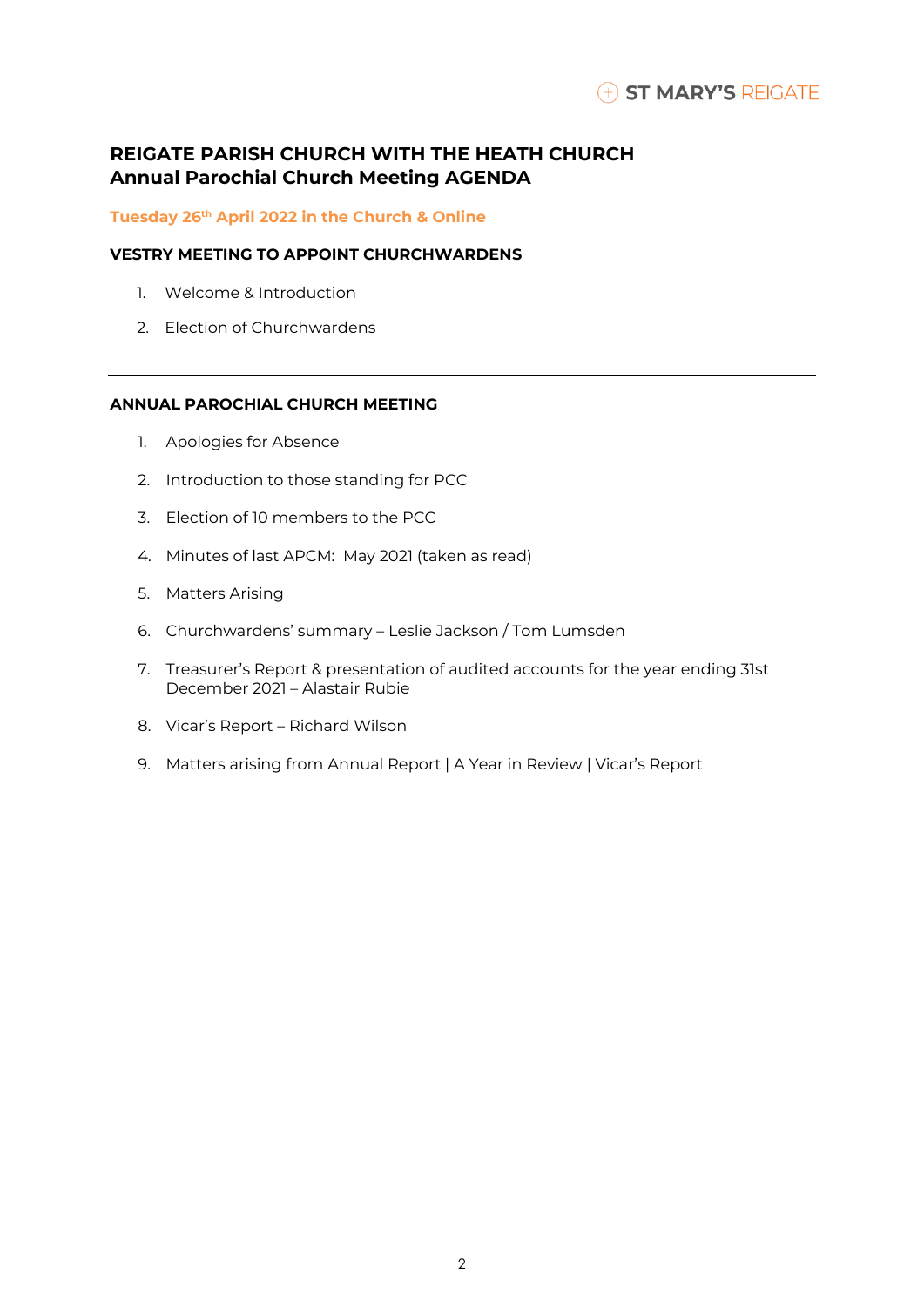# **YEAR IN REVIEW 2021**

# **VICAR'S REPORT**

**He is the one we proclaim, admonishing and teaching everyone with all wisdom, so that we may present everyone fully mature in Christ.** 

Colossians 1:28

# **LOOKING BACK – LIVING THROUGH WINTER**

Right back at the start of the pandemic, in early 2020, even though there was blossom on the trees, it felt as if we were entering an extended winter. As we emerge from the relative isolation of these hard few years, I am encouraged by the emerging signs of movement, growth and renewal appearing all around us. Signs of the thaw are all around us, and it feels like we are entering a new springtime as a church family.

I am told that IKEA rigorously test every single product that they sell for wear and tear, putting it through a repeated stress test in order to see how it performs over time. These two years have been such a testing time for us all – both individually as well as a church. Tests reveal where we are strong and where we are weak, and over this time we have learned much.

Because churches are social organisations, and we exist on relationships, these two years of restrictions have had the biggest impact on our levels of **connection**, our **attendance**, and **involvement**. In old money we would have called this a loss of **fellowship**.

I am writing this (final checking really) on Easter Saturday, and I've not only enjoyed the amazing sunshine today, but been struck once again, just how good it is to gather freely, to see people up close and to join with others in prayer and worship over the week.

The pandemic took so much from us primarily because it **stopped us gathering** and connecting.

And we are not yet back to normal by any means. At the moment, our weekly Sunday attendance is perhaps around 60% of where we were two years ago. The question we don't know the answer to, is whether this is a temporary hit, or a more permanent one.

The scale of this drop in attendance is not caused by people leaving, although some have left us or moved away. I worry a more serious change has taken place through the pandemic – changing the way we think about weekly worship – diluting our commitment or shifting our patterns. I pray that this is not the case, but I fear it has. Perhaps for some, when Sunday worship lost its place in our lives that it once held, other things have crept in.

This saddens me, not because church attendance is the only criteria I measure things, but simply because gathering for worship, learning and community, are not only core practices for followers of King Jesus but also because being physically present in the room with others changes everything, (even when there are only two or three). It increases our connection with God, encourages the heart. But when our brothers and sisters are missing, all of us miss out on the gifts God's Spirit gives his people that can only be expressed in community. Catching up online after the event is not the same thing and it turns Christianity into something that is consumed, rather than lived out in community.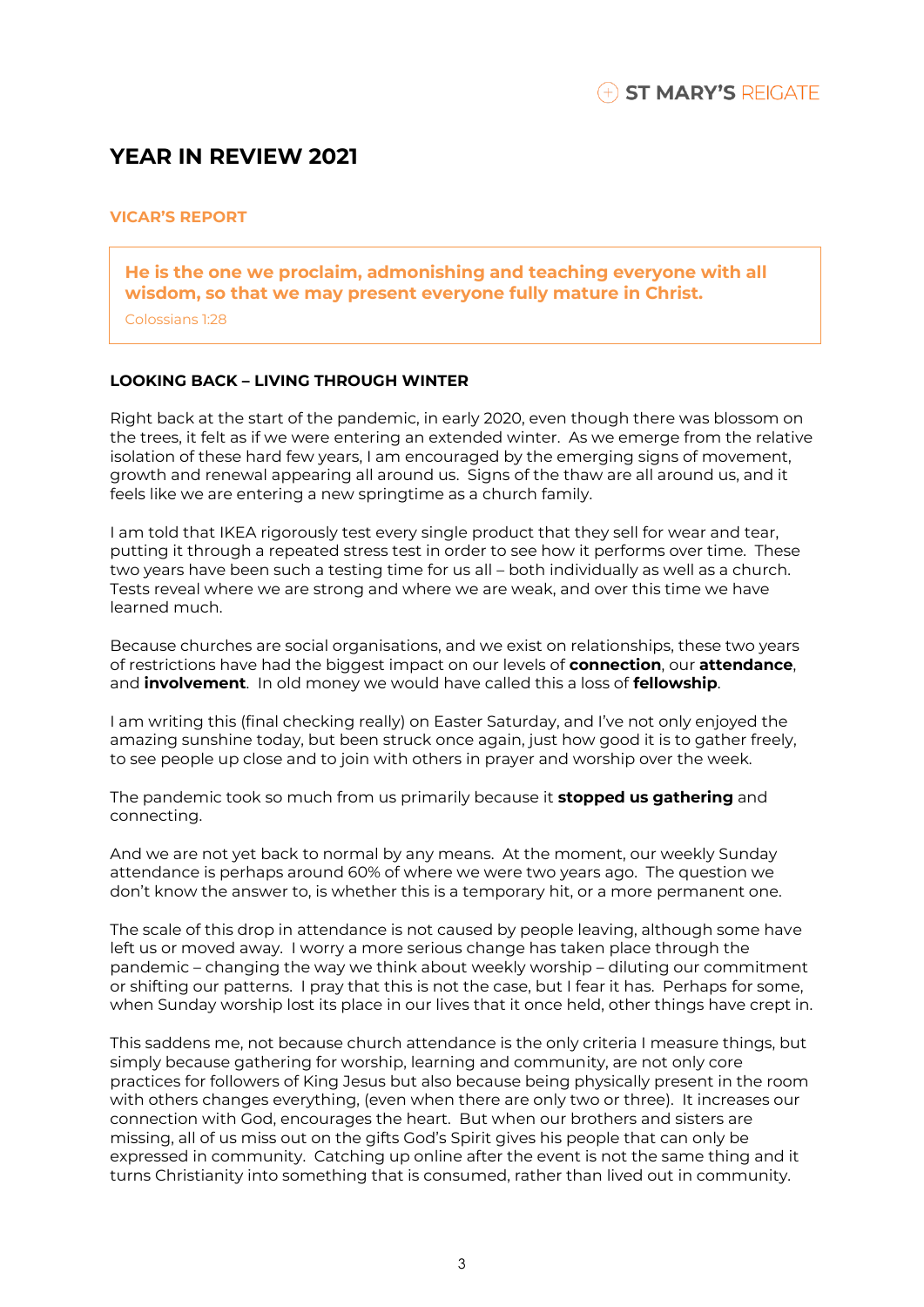With this in mind, I think it's time for a **worship reset**.

So, can I encourage you, at this time of annual review, to encourage each other not to give up the habit of meeting together. Attending is infectious. The more we do it, the more others do too. As far as we are able, we need to make Sunday special **every week** – a day to **place worship at the centre of our lives**. Just as satellites gravitate around the earth, so weekly worship is our way of making sure our lives are centred on King Jesus above all else.

# **RESILIENT DISCIPLES**

While we may have lost out on certain forms of fellowship, there are many aspects of our life together that we can **celebrate** that have helped us grow as **resilient disciples**.

I am delighted that in 2021/2 we were able to:

- Provide a rhythm of weekly worship throughout the last year, both online and in person services across different settings, enabling as much engagement as possible, despite the fluctuating restrictions
- Install new technical equipment to enable us to livestream gatherings to a good quality (a big shout out to the team and to Alex Coveney for setting it up)
- See new people becoming disciples and welcoming them to baptism and reaffirmation of faith
- Welcome new members into our church family (our Electoral Roll has grown by over 40)
- Increase the number of small groups meeting mid-week in person and online
- Steadily open up the Centre while managing risk appropriately
- Start a new midweek communion and lunch on Wednesdays
- Launch a new toddler café on Friday mornings
- Maintain, and develop, our youth and children's work both on Sundays and right across the week (with thanks to the teams who give themselves to this each week!)
- Complete the renewal and updating of the Heath Church

Leadership in times of uncertainty is not easy, but while these last few years have been challenging, I am particularly glad that we have been able to:

- Refine and develop a strategy for our future as a PCC and as a senior leadership
- Maintain staff morale and resilience as we have responded creatively to changes due to absence, maternity leave, illness, and restrictions
- Appoint new members of staff in our administration and operations teams and see them settle in really well.
- Express and develop our approach to pastoral care, such as for those in need, those grieving, those living with dementia, and the giving away of thousands of meals to people in our community and church family
- Relaunch a new vision for 'St Mary's Global' as we partner with others across the world to fulfil our wider mission and begin a journey of exploring what local mission and social outreach looks like post-pandemic here in Reigate
- Send two members of our church off to be trained for ministry (Ian Nott and Philippa Parry), welcome a new Reader to our team (Brenda Juntunen), and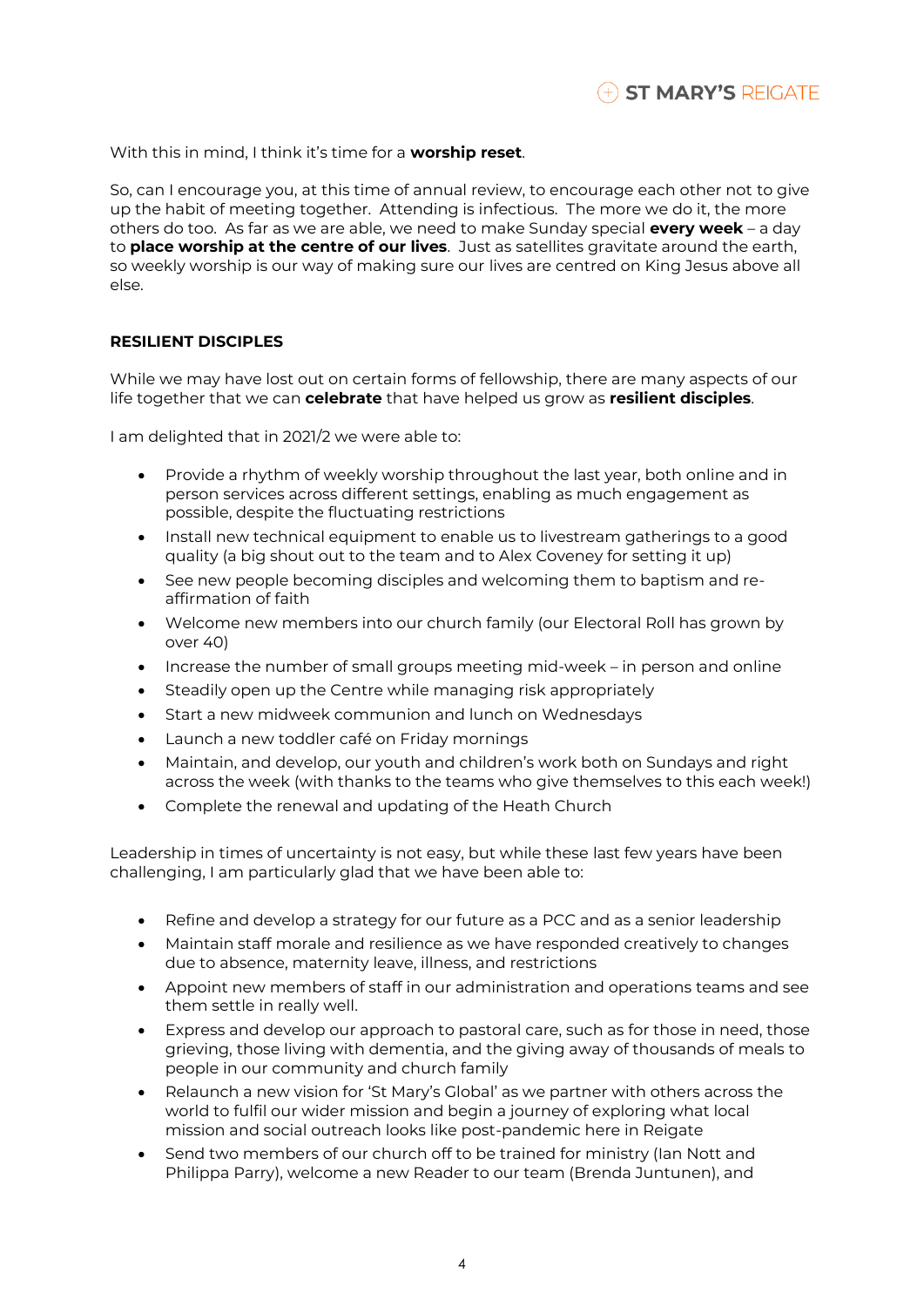provide our Curate (Erin Gilmour) with a wide range of training opportunities in preparation for future ministry and also support a neighbouring parish

- Successfully meet our financial obligations, continuing to manage our finances well, and further strengthening our reserves despite a drop in income
- Achieve a silver ECO church award

These are not small things, and they were not inevitable. We have much to give thanks for. We all know that our church life, in all its complexity, could not operate without the generosity of so many people, volunteers, and staff. We are indebted to all who contribute in so many ways to the life and health of St Mary's Parish Church with the Heath Church.

I am so thankful to God and to you, for all the thousands of ways that you have made a difference in our church life. Thank you! It really is amazing!

## **LOOKING AHEAD – A NEW SPRINGTIME**

While I am mindful that it may yet take time to fully regain our momentum as a community, I am determined that we set our minds to making sure that our church is reenvisioned for a new chapter of life together post-pandemic. I am excited for the future.

Our primary focus at this time needs to be **rebuilding community** and **deepening our spiritual life** so that we have **renewed energy for mission and sharing our faith to all ages**. We need to draw together newer and more established members, deepening our sense of a shared life in Christ and reconnecting with our common mission.

This is one reason that from April to August the themes and passages we will be reading together when we gather for worship on Sundays, will all be the same across all four congregation settings, as we will be following the lectionary readings. We are also inviting Life Groups to share in the same journey too, using these passages as the basis of our small group gatherings. Now is a time for **unity** and **connection**.

Building on the emphasis on discipleship over the past few years it is also important to me that we continue to seek **deeper change and transformation** especially as we face a new set of challenges in our daily post-pandemic lives.

Colossians 1: 28, quoted at the start of this report, reminds us that the goal is to present Christ to people in order to present people to God as **fully mature** in him. We have been saved to live missional, transformed lives, growing in Christlikeness, year on year.

Underpinning the emphasis on **community** and **spiritual depth** it is also vital that we strengthen the **underlying foundations of our church life** – our prayer life, our worship and teaching, our finances (and our financial systems and finance team), our staffing team, our operational systems and safeguarding structures, and our use of technology. These are the pillars of our church life and as we are only as strong as our weakest part; we must work together to strengthen our core.

The purpose of all this is not simply so that we are stronger in ourselves but rather that as we build ourselves up in the Lord together again, we will stretch ourselves further in **reaching out** to our neighbours in new ways.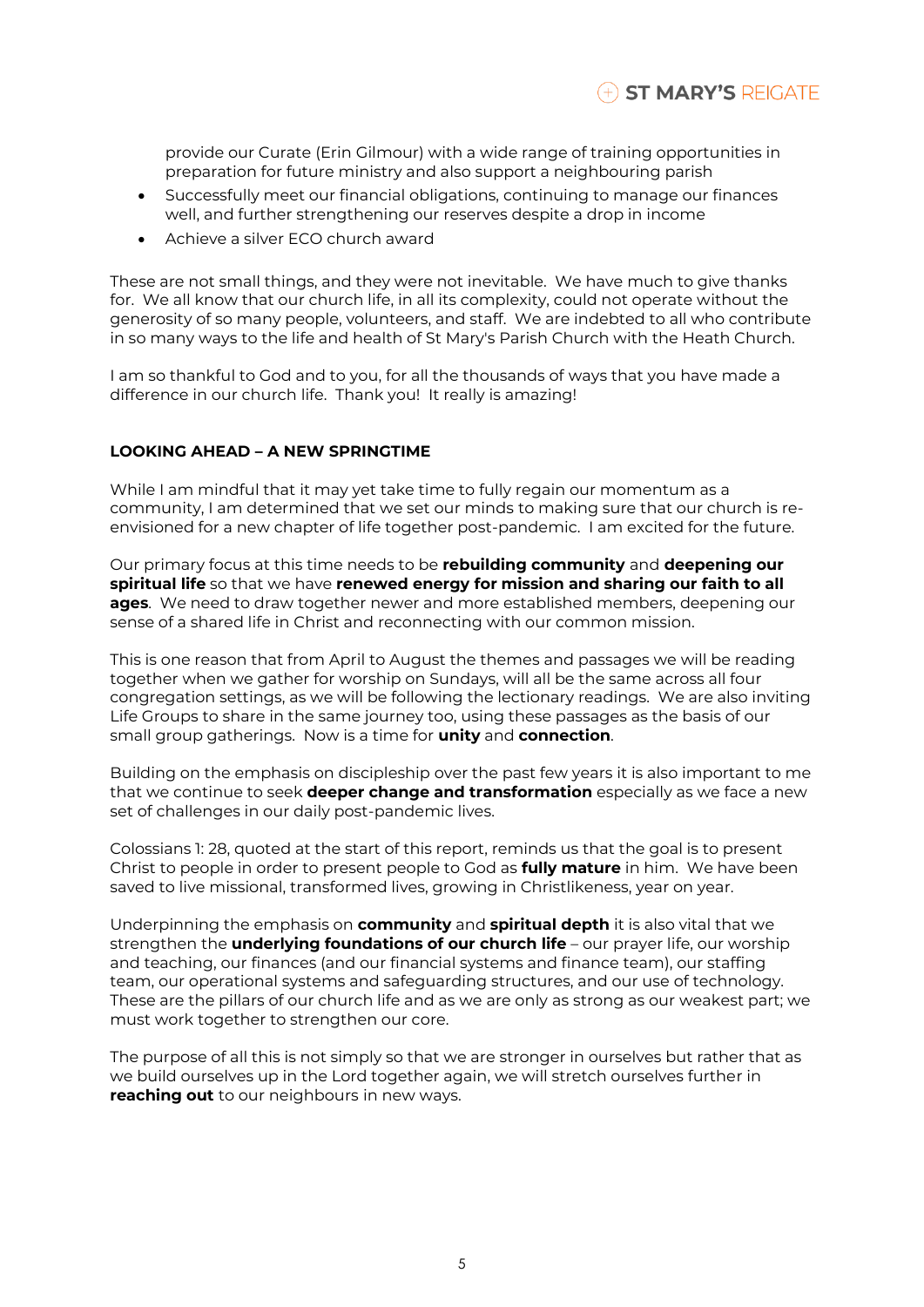# **A VISION WITHOUT A STRATEGY IS JUST A PIPEDREAM**

All good ideas, and good intentions, need to be turned into reality if they are to find their fulfilment. We need VIM – vision, intention, and the right means. Over the next year I hope that we will be able to further embed the strategy we have developed, to help us move forward with greater clarity and energy, remembering that our core goal is to present Christ to people, and to present people back to God as mature in Christ.

So, in line with our **five priorities**, here are some of the ways we will be focusing our work together over the next year:

## **Reaching out to a world in need**

- Encouraging one another as whole-life disciples on our various frontlines and reenergising each other in evangelism – proclaiming him (Col 1: 28)
- Developing a renewed strategy for life-changing social engagement in our community and engaging the church in this together
- Building up our connection with families and strengthen our relationships with our local schools as places of service and mission
- Deepening our outreach to those in the 3<sup>rd</sup> age and later life
- Continuing to develop our online and digital presence

# **Drawing people into a new identity in Christ**

• Welcoming and inducting new believers into church life through intentional relationships, small groups, and resources

## **Developing a culture of discipleship**

- Developing our discipleship pathway and leadership pipeline, strengthening the process for how we help each other to mature in Christ (Col 1: 28)
- Deepening our reliance on Word and Spirit as the foundation of our shared church life, across the whole church, as we navigate cultural and social change in the world around us.
- Strengthening and encouraging our small groups increasing leadership, engagement, transformation, and participation, in new ways
- Appointing new staff to further develop our family, children, and youth discipleship, and to develop our worship culture

## **Loving one another as family**

- Deepening our relationships with each other through social events and activities.
- Strengthening our later life ministries giving them higher profile in our church life
- Further developing our conversation about sexuality and gender and learn more about how to live in love and faithfulness together in our changing context
- Continuing to build up our pastoral care through our small groups and weekly activities together, going deeper not just wider
- Growing as an emotionally healthy church together
- Developing our inclusion and work supporting those with additional needs of all ages

## **Giving ourselves away for the sake of others**

- Further embedding and develop our partnerships with others in mission overseas
- Creating momentum for church planting and pioneering in the coming years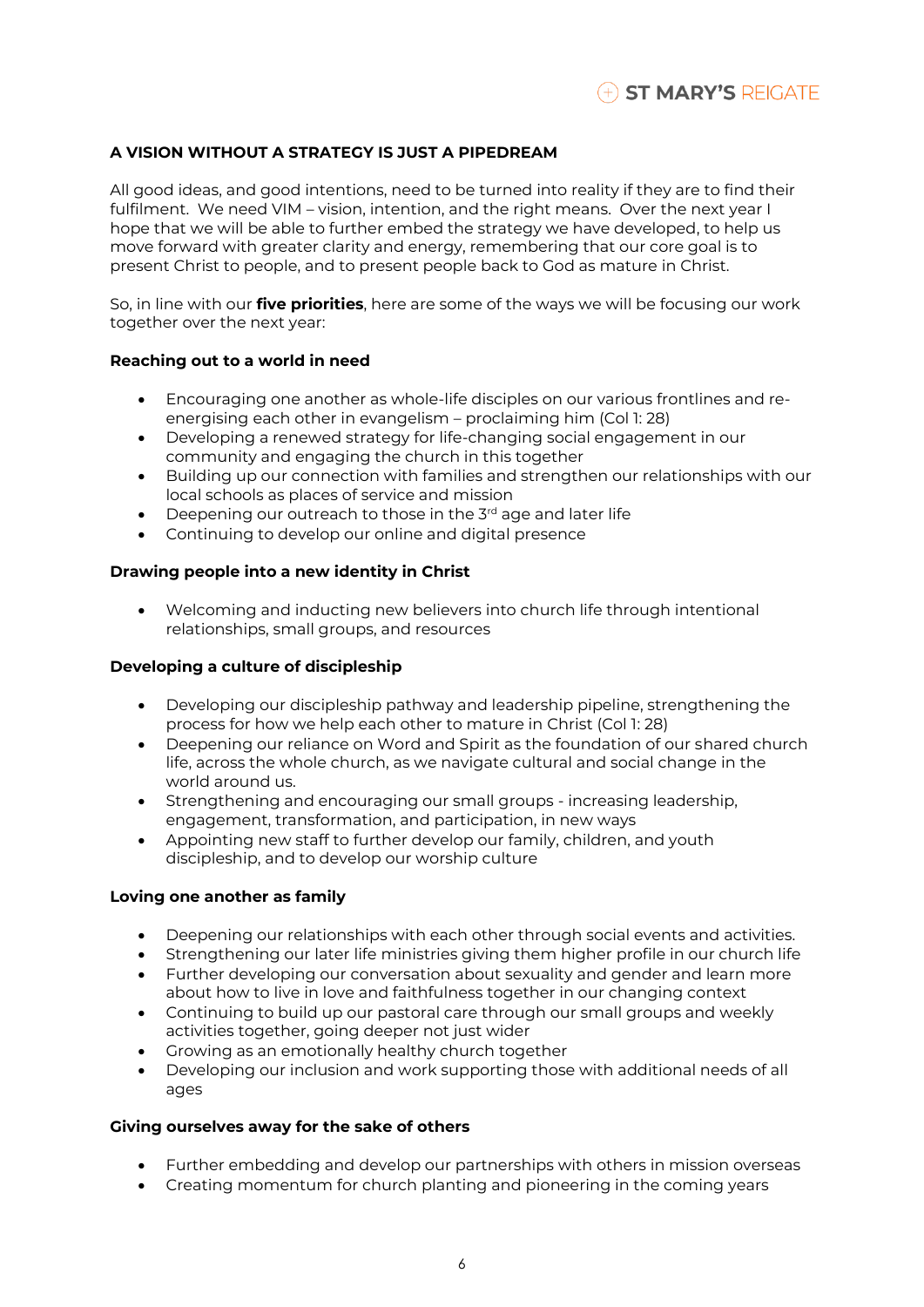- Developing our relationships with other Churches and networks as we seek to grow resilient disciples in our secular age
- Seeking out possible partnership with a church in an area of social need



In a few years' time, when we will all look back at these last few years and the ones just ahead of us, I wonder what we will find ourselves saying?

My prayer is that we will be able to tell a story of how much we learned through this time of refining and reordering. I pray that we will be able to see how God changed us through this time and brought many back home to himself. I pray that we will be able to see the significance of this time as a foundational time of realignment, renewal, and redeployment. I pray that we will see growth and maturity in our lives and in our community life together. Every one of us matters in the kingdom of God.

I have much faith for all these things, and I look forward to seeing how God works out his plans for us.

# **GRATITUDE**

As I conclude, I want to thank all of you for your involvement and partnership in the gospel and in the life of this community. Every act matters. Every phone call. Every hour of listening or prayer. Thank you. Church life is always a communal thing.

Shortly before I arrived, the whole church came together to reorder the main church and to build a new church centre. This was an amazing feat, and this development has laid a superb foundation for our ministry and mission in the years ahead. I am so grateful for all that you have made possible. I don't ever take it for granted.

I also want to thank the team close to me – my dear staff friends. Working with you all is a great pleasure and I am so grateful for all you are and all you bring. **Charles** and **Ali** have both given so much to our church family and we will miss your presence and your gifts so much! May you both know God's deep grace and peace as you leave the team. We also miss David and Simon very much too and are grateful for all you brought this year especially! We pray for Erin too, with thanks, as she seeks God's new calling for her in the coming year.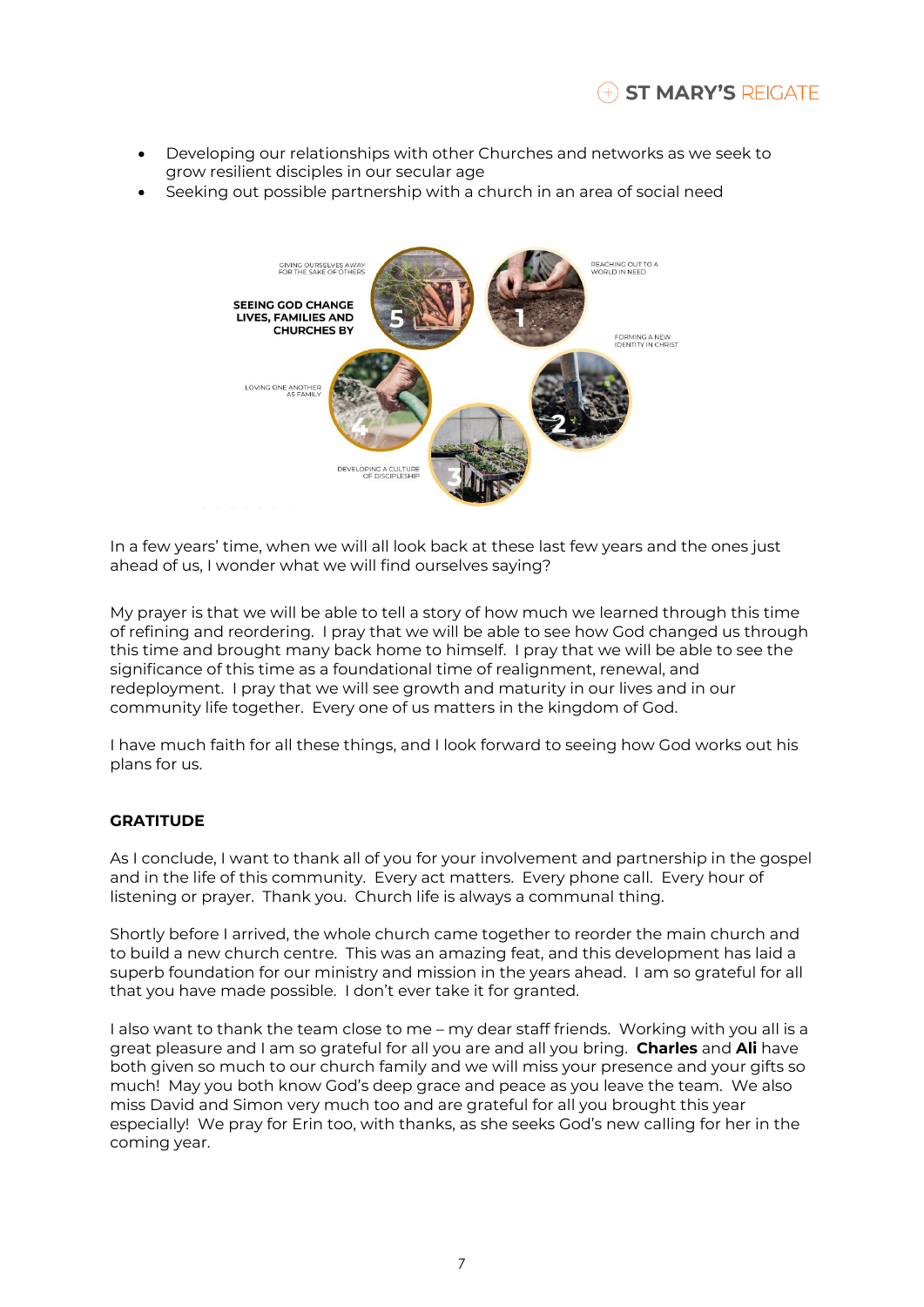Tom, Leslie, Nick and Katie, have been a fantastic Warden team. You are all very valuable to me and I am thankful for the way you have given yourselves to your new roles this year. Thank you!

One person deserves a particular mention as he has given himself tirelessly and humbly year after year in serving as our treasurer. **Alastair Rubie** is a man of deep integrity, sincerity, humility, and faithfulness. He has been an amazing treasurer and we are all indebted to his hidden service behind the scenes over so many years. We are all so blessed to have had him in this role. Thank you, Alastair, (and Susanne) so much.

And lastly, I want to thank Tory. You are my love and my rock. You hold me up and you keep me going. You pray with me and for me. You are so kind to me. Your wisdom, encouragement, humour, guidance, laughter, and compassion mean everything to me. I love you.

Richard

# **Richard Wilson | Vicar**

# **CHURCHWARDENS' REPORT**

We write this report as we open up the church for Easter and celebrate the resurrection of our Lord and Saviour Jesus Christ. Hallelujah!

How amazing and wonderful it is to be able to have a church full of people remembering His Passion and His Rising Again. It was heart-warming to see so many join us for the various services and events over the Easter period. To be able to celebrate like this **in person** after such a long time of restrictions is truly awesome and inspiring.

We all need to continue to encourage one another to maintain our faith with resilience and mutual support. We are reminded of the passage in 1 Thessalonians 5: 11: *"Therefore encourage one another and build each other up, just as in fact you are doing."*

As we all continue to support each other we give thanks to all those who have kept the life of St Mary's going during the pandemic especially the work, expertise and patience of the tech team who have been learning and perfecting how we can join in from the safety of our own homes. Grateful thanks must go to our clergy team, our worship leaders, the young adult, youth and children's ministers, the catering team, the Girls' Brigade leaders, the admin and site team and of course to our army of volunteers, without them we could not offer so many activities. Everyone has given so generously and sacrificially of their time and energy this year and we are truly thankful.

Thanks too must go to you, the congregation, for your unending support and attendance at our various events and services and thank you too for maintaining your pledges to give financially to our wider mission and the upkeep of our church. Your pledges enable us to budget and prepare for exciting times ahead. We are prayerfully considering as a PCC the way forward and to do this efficiently we need to have a secure knowledge of our likely income.

Before closing we must give thanks to a number of staff members who have left or will be leaving soon. Ali Foulkes has been our worship minister for ten years; thank you Ali for your love and dedication in your role as you have helped us to deepen our worship life. To Charles, our Children's Minister, thank you for your enthusiasm and unique gifts in helping our children and young people find and develop their faith. To Simon Kruger thank you for the time and dedication you gave us, as our Operations Manager; and to David Dyer our Caretaker, who has given over and above when preparing and tidying up for events in the Church and in the Church Centre. And finally grateful thanks to Mike McPhrazier,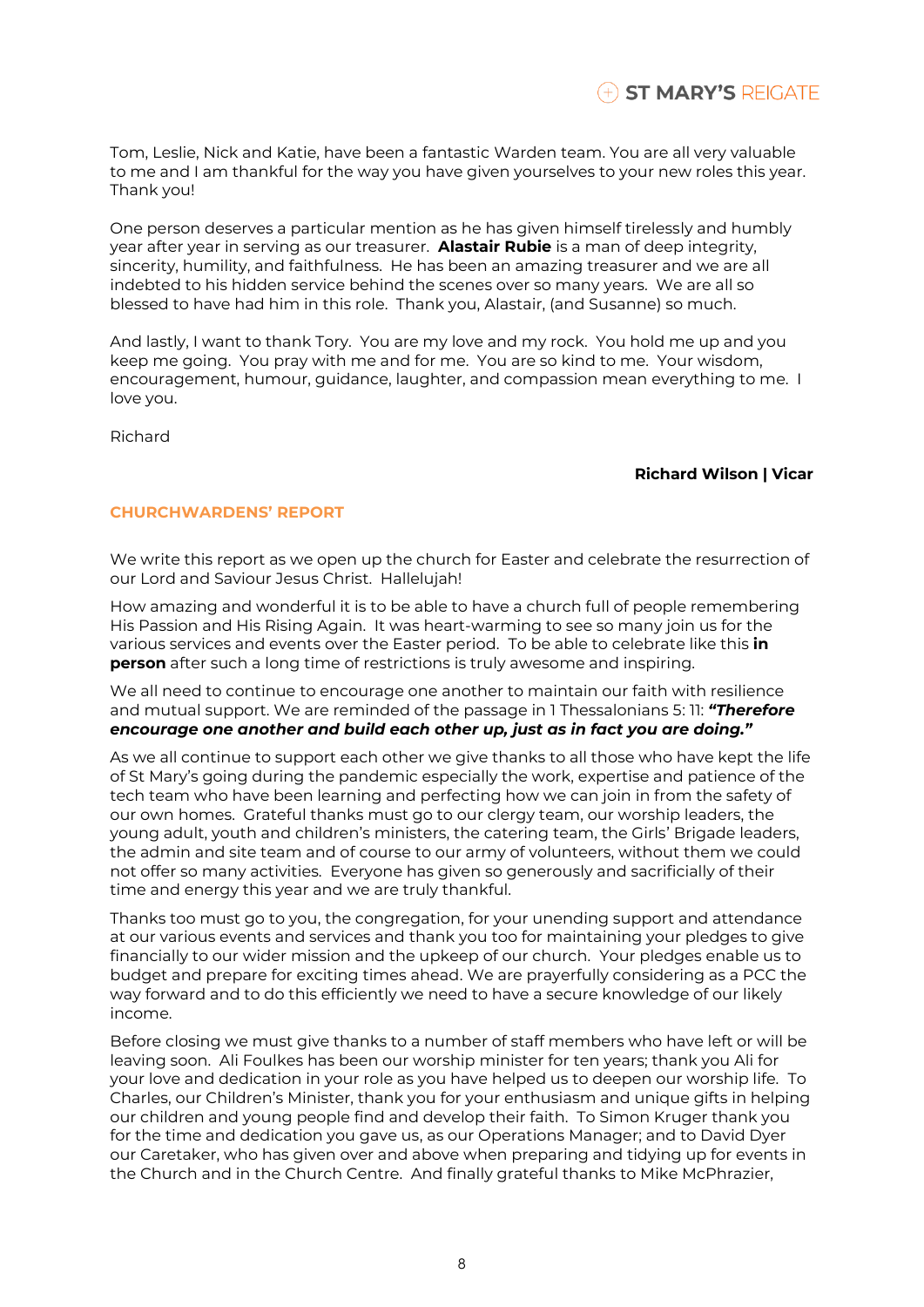James Prestwood and Bex Main for their contribution in the admin team during the past year.

Alastair Rubie has voluntarily given his time for many years as a member of the PCC and as our treasurer, preparing and managing the accounts for our church. This is no mean feat as the financial turnover and staffing costs require him to work on the figures every week. Thank you, Alastair, and may God Bless you as you step down from this huge commitment.

We pray that we may all, as God's family, here in Reigate, keep our hearts and minds open to God's plan for us all. There will, undoubtedly, be more challenges to face but let us walk and listen to Jesus as He guides us on our way.

God Bless

#### **Leslie Jackson and Tom Lumsden**

## **FINANCE REPORT**

The finance function comprises a team of wonderful volunteers who do so much for us behind the scenes. **Mark Randall** undertakes the accounting and budgeting functions including preparing monthly and annual accounts. **David Ilott** deals with many day-today matters and with all the basic bookkeeping. **Su Rodgers** continues to manage our Gift Aid claims, **Laura Juden-Wills** runs our monthly payroll and deals with HMRC and pension matters. **Michael Heneker** has handed over to **Deirdre Hucklebridge** as Heath Church treasurer. We are fortunate to have such a strong Finance Team and our sincere thanks go to each of them. However, changes are afoot and it likely we will have to employ a part-time bookkeeper in the future.

Monthly accounts, the annual budget and updated forecasts are prepared and presented to the PCC.

The annual accounts for 2021 have been audited and will be presented at the APCM. A copy is posted on the Church website under 'Giving' and then 'Annual Accounts 2021'. May I refer you particularly to the **'Financial Review of the year'** on pages 6-7, which is summarised below.

- Our Finances for 2021 were again substantially affected by the Covid 19 measures, which resulted in both income and expenditure reducing further from the already depressed levels in 2020, income reduced by 3.2% from £679K to £657K and revenue expenditure by 3.6% from £643K to £620K. Income exceeded expenditure by £37K or 5.7% of income, very similar figures to 2020. This sum, together with depreciation of £21K is added to our General Reserve, but from this figure we have to deduct Fixed Asset purchases, mainly on the AV System, also of £21K, so the General Reserve increased to £201K, a very healthy level to provide a base for our intended activities in 2022 and for the day to day running of the Church. We have much to thank God for.
- Income from giving reduced by 6.6% to £467K, as income from donors ending standing orders for various reasons exceeded new starters. This figure includes one-off donations of £40K, slightly less than in 2020 but much higher than the long-term average. We received income of £99K from Gift Aid tax recoveries, and £27K from Church and Church Centre bookings, the latter being much less than pre-pandemic levels.
- By far the largest expense continues to be the Diocesan Share to which we contributed £241K or 39% of our total expenditure. Staff costs took up £167K, £27K less than in 2020. This was because some office staff were not replaced immediately after they left employment and because of maternity leave.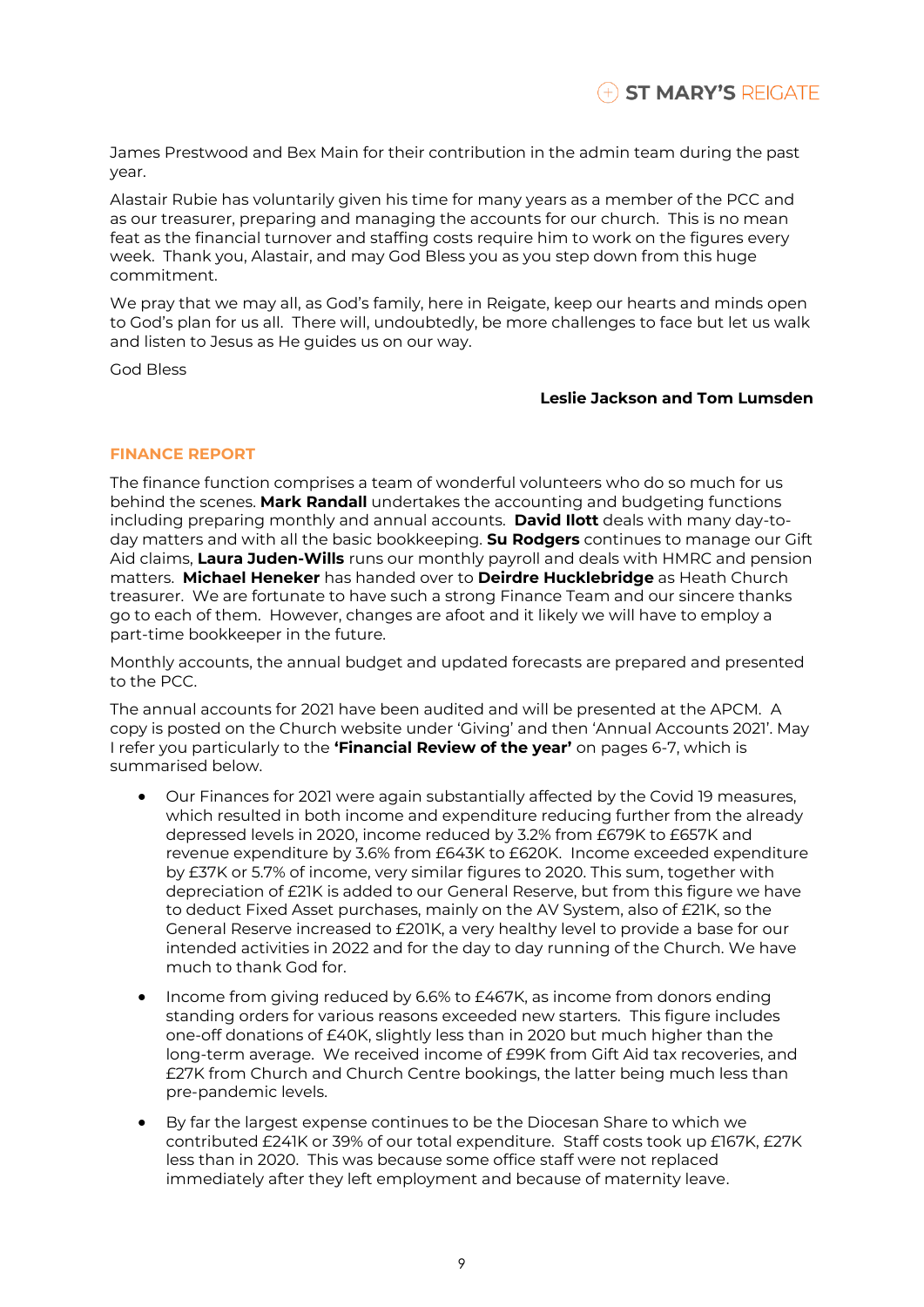Payments to Mission partners and other donations amounted to £70K. Many costs headings remained at below pre-pandemic levels.

• The funds received from the Peggy Caffyn-Tees legacy for St Mary's continue to be invested with CCLA , which specialises in investment of funds for Charities, particularly for Church of England funds. Their market value at 31st December was £373K. Accumulated income of £42K is available for use in 2022 and future years on maintenance of Church Fabric. We also hold reserves for fabric work on the church and centre of £72K.

For 2022, we are budgeting for a small but manageable deficit. Costs in 2022 are likely to increase as we return to full staffing and higher activity levels.

As usual, I would like to conclude with a huge thank you to everyone who has given so generously in 2021.

#### **Alastair Rubie | Treasurer**

## **ELECTORAL ROLL REPORT**

This year there are 544 names on the electoral role, 52 new names added and 8 names removed; 37% of people on the roll live within the parish & 63% outside it. If you are considering standing for election onto next year's PCC, please make sure your name is on the electoral roll by the end of September 2022.

#### **Catherine Farrow**

## **PCC REPORT FOR THE YEAR 2020/21**

The PCC met six times from May 2021 to March 2022 (three times in person and three times on zoom)

There are several sub-groups which have continued to meet as appropriate and possible. These are:

- Finance/stewardship
- Heath Church
- Fabric and facilities
- St Mary's Global
- Centre management team
- Deanery/Diocesan synod
- Standing Committee
- Eco Church
- Safeguarding

As well as regular finance and PCC subgroup updates, there has been discussion on community outreach, pastoral care, the global re-launch and involvement with the Satellites 2022 national initiative. The PCC met for an awayday in June 2021 to look at and develop St Mary's vision – 'Seeing God changing lives, families and churches again and again'.

The approved minutes of PCC meetings are available for all to read in the folders in the chancel in the church at the back of the Heath Church, and are available on request to the office.

Joy Perrett handed over as PCC Secretary to Sally Bertlin in November. Grateful thanks were expressed to Joy for the many years of faithful service she had given to the PCC.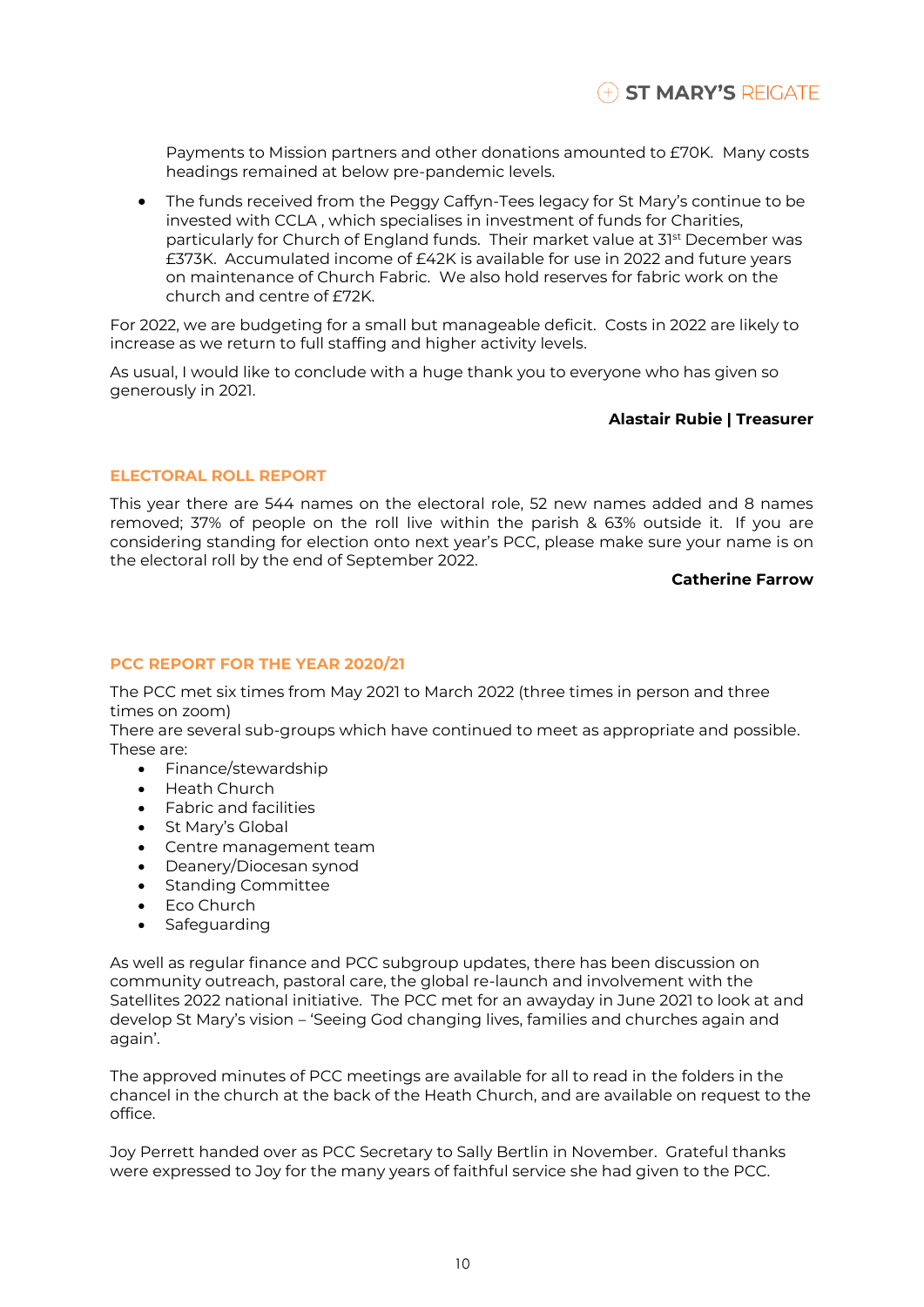# **PCC Members 2021/2022:**

| <b>Clergy</b>         | <b>Richard Wilson</b><br>Kate Capper<br><b>Nigel Griffiths</b><br>Erin Gilmour<br><b>Helen Fraser</b>                                                                     |
|-----------------------|---------------------------------------------------------------------------------------------------------------------------------------------------------------------------|
| <b>Churchwardens</b>  | Leslie Jackson<br>Tom Lumsden                                                                                                                                             |
| <b>Deanery Synod</b>  | Peter Chesterton<br>Peter Darwent<br>Gareth Evans<br>Liz Gunn<br>Mark Johnson<br>Ian Nott (to November 2021)<br>Philippa Parry<br>Brenda Juntunen (co-opted January 2022) |
| <b>Diocesan Synod</b> | Leslie Jackson<br><b>Nigel Griffiths</b>                                                                                                                                  |
| <b>Elected</b>        | Tom Andrew<br><b>Becky Beggs</b><br>Ali Brown<br>Katie Cornish<br>Tania Hillsdon<br>Andrew Morgan<br>Gogo Moore<br>Nick Rayner<br>Alastair Rubie<br>Margaret Wood         |

**Sally Bertlin | PCC Secretary**

# **DEANERY SYNOD REPORT FOR THE YEAR 2020/21**

Your elected members are

- Peter Chesterton
- Peter Darwent
- Gareth Evans
- Liz Gunn
- Mark Johnston
- Ian Nott
- Philippa Parry

Leslie Jackson is also on the Synod as the Lay Chair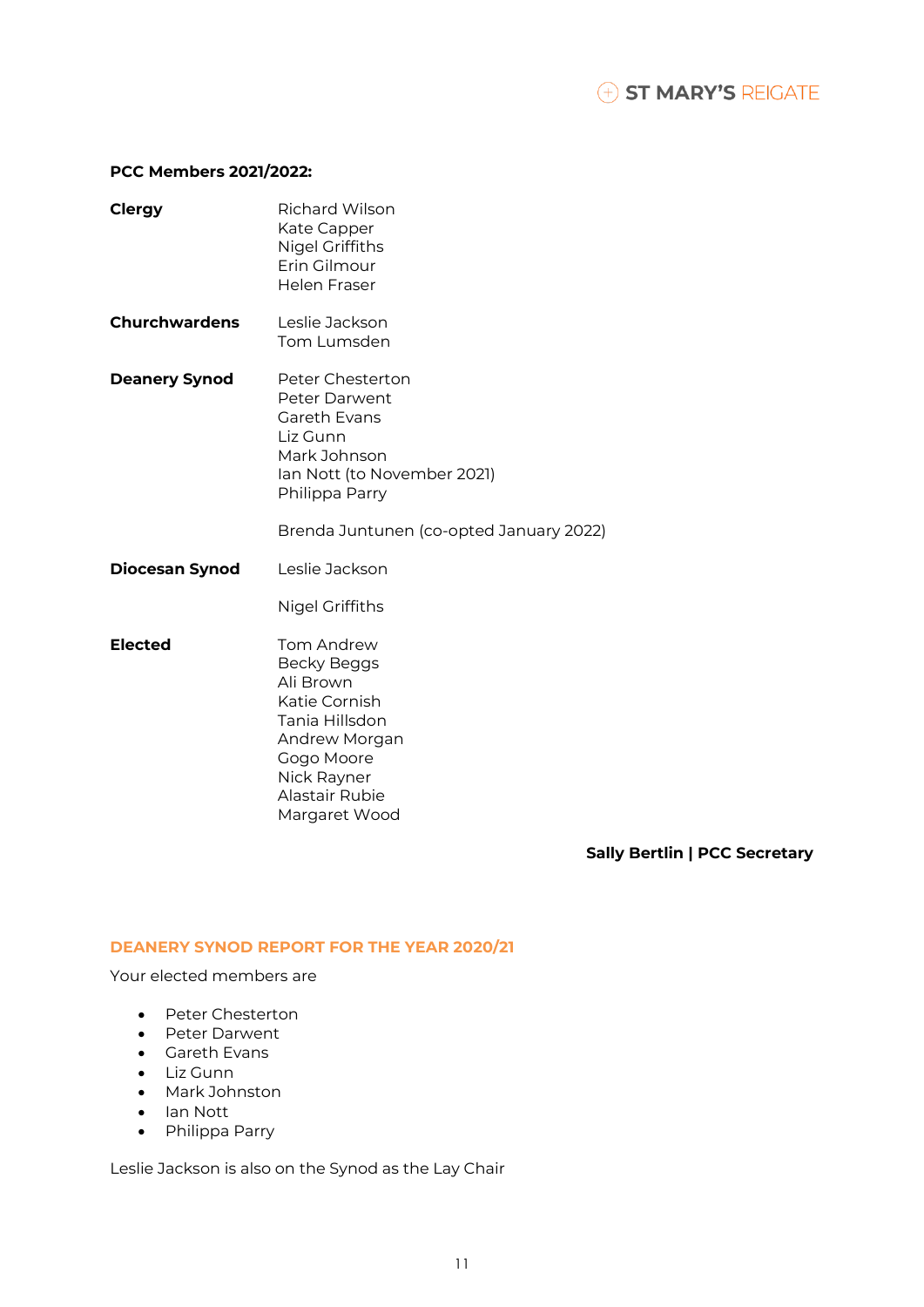Please see the Deanery website for updates on what the Deanery does together: **<https://www.reigatedeanery.org.uk/>**

Leslie Jackson continues as Deanery Lay Chair and Rev. Martin Colton (St Mark's Reigate) has been commissioned as Area Dean (replacing Rev. Anita Colpas who has taken over as Team Rector in Lewes, East Sussex).

We have focused on the 5 marks of mission with special emphasis on mark 5:

- 1. To proclaim the Good News of the Kingdom
- 2. To teach, baptise and nurture new believers
- 3. To respond to human need by loving service
- 4. To seek to transform unjust structures of society, to challenge violence of every kind and to pursue peace and reconciliation
- 5. To strive to safeguard the integrity of creation and sustain and renew the life of the earth

We have set up deanery champions for Eco-Church and a number of churches in the deanery have been awarded 'Bronze' or 'Silver' award status (St Mary's gained 'Silver'). There is quite a push from the Diocese for churches to get at least a bronze award and there is a move for more churches to be investing in solar panels, 'eco-friendly' heating systems and green energy suppliers.

We have had fruitful discussions on Eco-Church initiatives and had motivating presentations from Rev. Tim Astin, Ian Christie (Surrey University) and Ruth Ritter (local Councillor). Please see the Reigate Deanery website for more details of what we do: **<https://www.reigatedeanery.org.uk/eco-church>**

We have champions for youth too and work in collaboration with youth pastors and local Christian associations such as SparkFish and Free Church ministers.

Regarding Social Justice, we have regular updates and seminars from the Reigate Archdeaconry Social Justice Focus (RASJF). More details on the website.

For further information contact Leslie Jackson [leslie.jackson3@ntlworld.com](mailto:leslie.jackson3@ntlworld.com)

#### **Leslie Jackson**

# **DIOCESAN SYNOD REPORT**

Your elected members are Nigel Griffiths and Leslie Jackson

Through lockdown we managed to keep up with 3 meetings a year by Zoom.

Our 2021 agendas have included:

#### **SOUTHWARK VISION & OBJECTIVES FOR 2022** | Proposed action strategies included:

- Connection & communication
- Rebuilding finances
- Vocations and ministry
- Mission and justice
- Giving
- Property
- Safeguarding